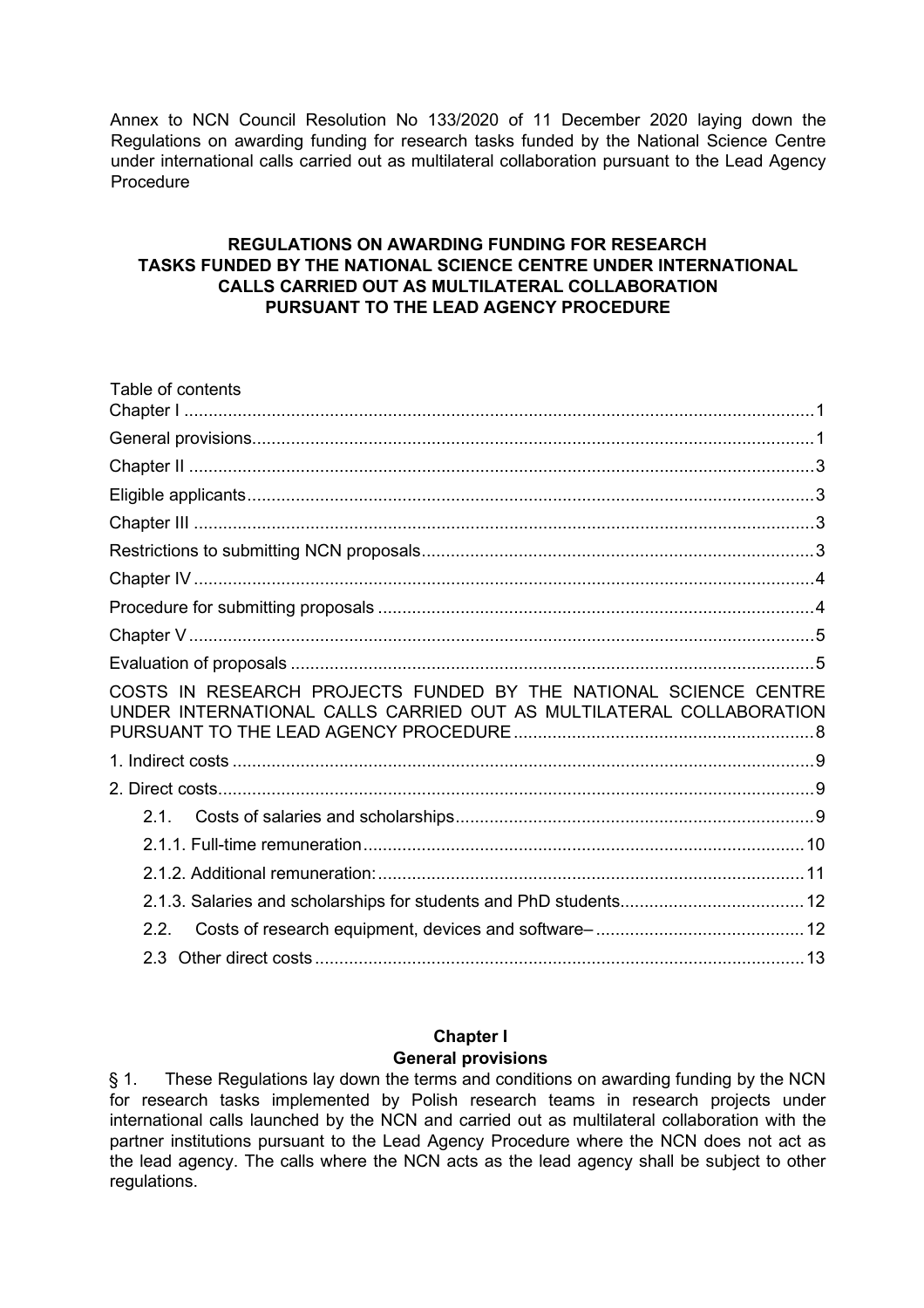§ 2. Funds shall be awarded for research tasks carried out by foreign research teams pursuant to the rules adopted by the partner institutions concerned.

§ 3. Specific terms of the international calls shall be governed by separate documents adopted by the NCN and the partner institutions. At the NCN, the terms and conditions of international calls, including the amount of funds awarded for research tasks financed by the NCN, shall be set forth by the Council.

- § 4. Whenever these Regulations refer to:
	- 1) NCN, it shall mean the National Science Centre;
	- 2) NCN Act, it shall mean the Act on the National Science Centre of 30 April 2010 (Journal of Laws of 2019, item 1384);
	- 3) Director, it shall mean the Director of the National Science Centre;
	- 4) Council, it shall mean the Council of the National Science Centre;
	- 5) Scientific Coordinator, it shall mean a Scientific Coordinator within the meaning of Article 2 (5) of the NCN Act;
	- 6) disciplines or groups of disciplines, they shall mean the NCN panels defined by the NCN Council, covering the entire span of research in three domains: i.e. Arts, Humanities and Social Sciences (HS), Physical Sciences and Engineering (ST) and Life Sciences (NZ), for which NCN calls are announced and launched;
	- 7) projects, they shall mean research projects within the meaning of Article 2 (2) of the NCN Act, funded under NCN calls;
	- 8) international call, it shall mean an international call launched by the NCN and carried out as a multilateral collaboration with the partner institutions pursuant to the Lead Agency Procedure where a partner institution acts as the lead agency;
	- 9) lead agency, it shall mean a partner institution of the coordinating applicant responsible for merit-based evaluation of joint proposals;
	- 10) partner institution, it shall mean a partner institution co-launching an international call;
	- 11) co-applicant, it shall mean a research team involved in the joint proposal, applying for research funding to its respective partner institution (foreign research team) or the NCN (Polish research team);
	- 12) coordinating applicant, it shall mean a foreign co-applicant performing the organisational and coordinating duties in the group of co-applicants, responsible for submitting the joint proposal to the lead agency;
	- 13) lead agency call, it shall mean a call launched by the lead agency to conduct meritbased evaluation of joint proposals under international calls;
	- 14) Polish research team, it shall mean the principal investigator named in the NCN proposal together with members of a research team, if applicable in the NCN proposal;
	- 15) host institution, it shall mean an entity named in the NCN proposal as the host institution for the project if the applicant is a natural person;
	- 16) member of a group of entities, it shall mean a member of a group of entities within the meaning of Article 27 (1) (2) of the NCN Act;
	- 17) NCN proposal, it shall mean a proposal for NCN funding of the Polish part of a research project under a multilateral call including the joint proposal submitted to the lead agency; and
	- 18) joint proposal, it shall mean a proposal drafted by the co-applicants and submitted by the coordinating applicant in the call launched by the lead agency according to its terms.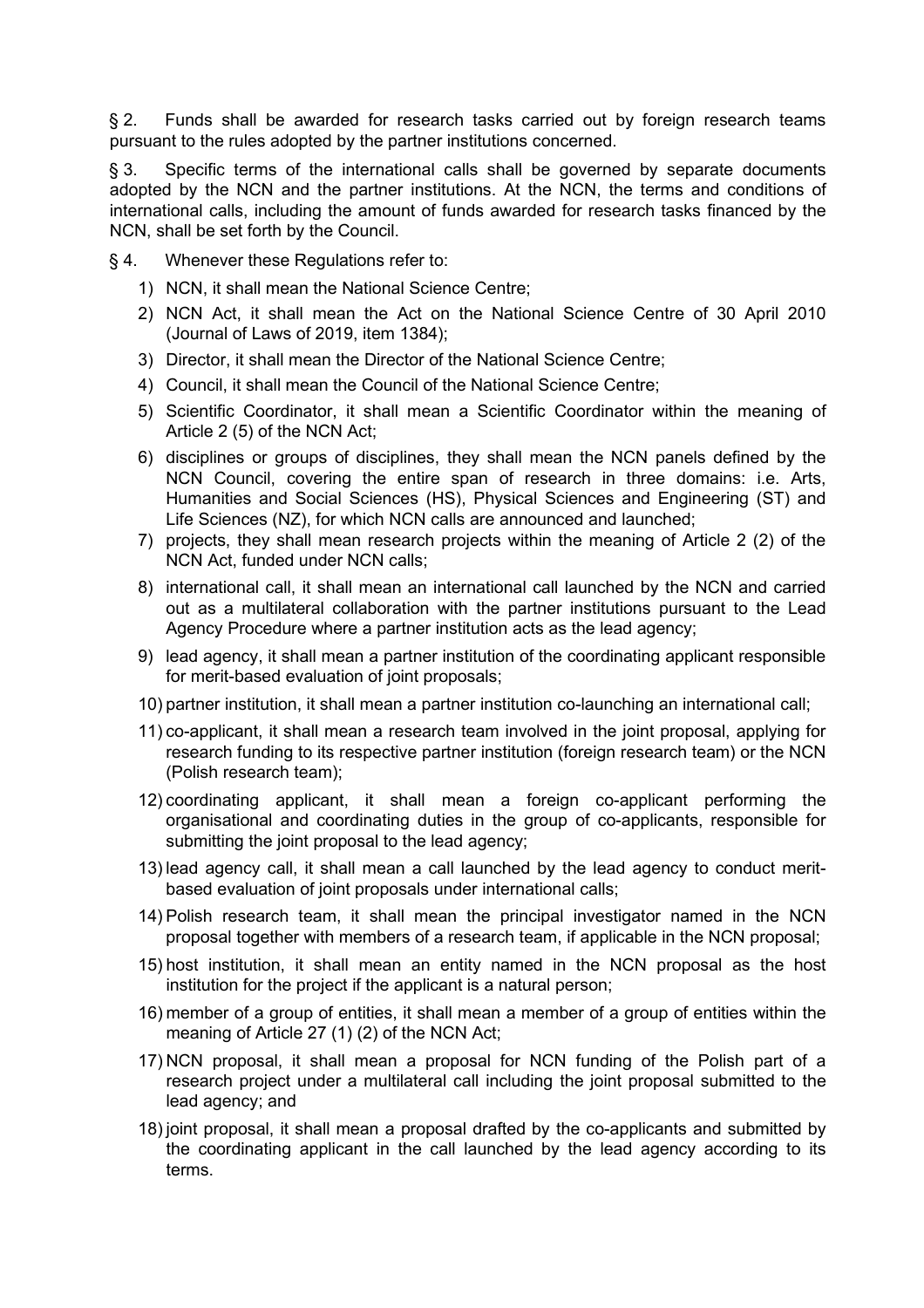## **Chapter II Eligible applicants**

<span id="page-2-1"></span><span id="page-2-0"></span>§ 5. NCN proposals may be submitted by the entities specified in Article 27 (1) (1) – (2), (1)

 $(4) - (5)$  and  $(1)$   $(7) - (8)$  of the NCN Act, hereinafter referred to as the "applicants" for whom funding in the project shall not constitute state aid.

§ 6. Should an applicant be a natural person, a group of entities cannot be the host institution for the project.

§ 7. Should an applicant be a group of entities laid down in Article 27 (1) (2) of the NCN Act, an NCN proposal shall be submitted by the leader of the group of entities named in the research project cooperation agreement, entered into by the entities acting as host institutions for the Polish part of the research project. The entity that employs the principal investigator shall act as the leader of the group of entities.

§ 8. Where a research project is to be carried out by at least two Polish entities, they shall form a group of entities referred to in § 7 and only in that legal form may they apply for NCN funding. Each entity in the group of entities shall have its own budget; however, the budget for salaries and scholarships referred to in point 2 (1) of the annex hereto shall be joint for all the entities in the group. NCN proposals submitted by a group of Polish entities shall have only one principal investigator. If two or more entities cannot form a group of entities pursuant to Article 27 (1) (2) of the NCN Act, they shall not be eligible to apply to the NCN for the funding of a joint research project.

§ 9. Entities under forced administration or in liquidation or subject to bankruptcy proceedings cannot act as applicants or host institutions for the project.

## **Chapter III**

## **Restrictions to submitting NCN proposals**

<span id="page-2-3"></span><span id="page-2-2"></span>§ 10. A person named as principal investigator in the NCN proposal cannot, at the same time, represent the entity acting as the host institution for the research project.

§ 11. The person named as principal investigator in the NCN proposal cannot be a person who, on the date of submitting the proposal:

- a) acts as principal investigator<sup>[1](#page-2-4)</sup> in three or more research projects funded under NCN calls;
- b) acts as principal investigator in two research projects funded under NCN calls and is named as principal investigator in another proposal under evaluation or recommended for funding;
- c) acts as principal investigator in a research project funded under NCN calls and is named as principal investigator in two other proposals under evaluation or recommended for funding;
- d) is named as principal investigator in three other proposals under evaluation or recommended for funding funded under NCN calls.

The above restrictions do not apply to the proposals submitted or projects funded under the following calls for proposals:

- − TANGO, DIOSCURI;
- − EXPRESS CALL TO FUND RESEARCH ON COVID-19; and
- − CEUS-UNISONO, in the case of which joint proposals submitted to the Austrian Science

<span id="page-2-4"></span><sup>1</sup> Acting as principal investigator applies to the period from the date of signing the funding agreement for the project in the framework of NCN calls until the day of submitting the final report on the completion of the research project.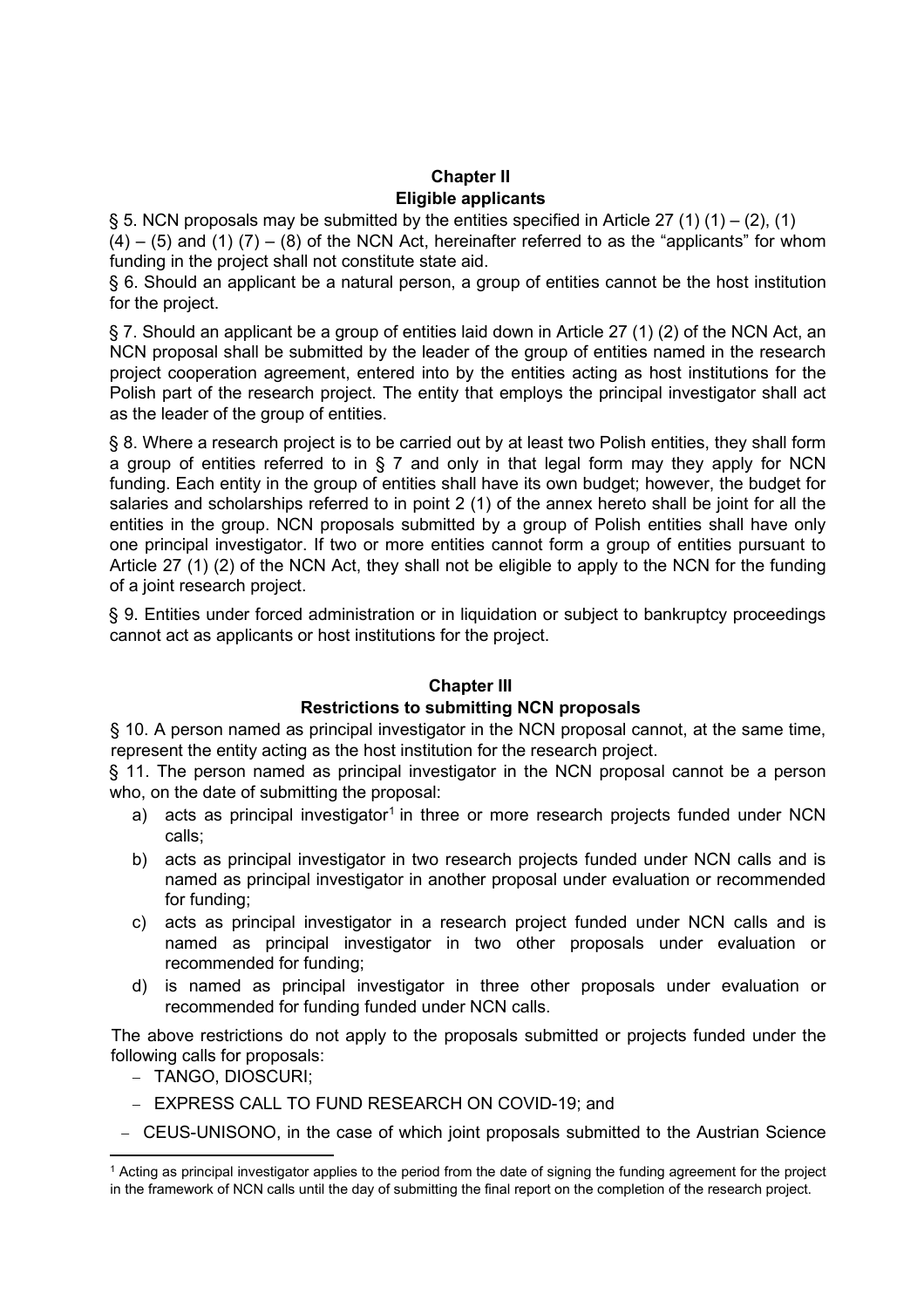Fund (FWF) acting as the lead agency under the *Stand-Alone Projects* programme, concern research into crises like epidemics and pandemics covered by fast-track meritbased evaluation (*FWF Urgent Funding for Research Into Humanitarian Crises like Epidemics and Pandemics*).

§ 12. A person named as the principal investigator in an NCN proposal must not be a person who, at the time of submitting the NCN proposal, is named as the person implementing a research activity in a proposal which has been submitted under the MINIATURA call and for which the funding decision has not become final.

§ 13. The principal investigator must be a person employed by the host institution for the project under an employment contract at least on a half-time basis for the entire project duration period.

§14. The principal investigator must reside in Poland for at least 50% of the project duration period. This period includes business trips necessary for the project, in particular involving fieldwork, participation in conferences and/or library and archive research.

§ 15. An NCN proposal comprising research tasks overlapping with research tasks planned for implementation in another proposal already submitted in response to an NCN call or with respect to which an appeal has been initiated, may only be submitted once the funding decision has become final.

# **Chapter IV Procedure for submitting proposals**

<span id="page-3-1"></span><span id="page-3-0"></span>§ 16. An international call is open to NCN proposals to which joint proposals have been attached.

§ 17. Joint proposals shall be drafted by the co-applicants and submitted by the coordinating applicant to the lead agency according to the terms of its call.

§ 18. NCN proposals shall be submitted to the NCN by the Polish research team via the ZSUN/OSF (Integrated System of Services for Science/Servicing Financing Streams) submission system available at [www.osf.opi.org.pl,](http://www.osf.opi.org.pl/) as soon as possible following submission of the joint proposal to the lead agency, within 7 calendar days at the latest. If on the day the joint proposal is submitted to the lead agency, an NCN proposal form is not available in the ZSUN/OSF submission system, it must be submitted to the NCN within 7 calendar days of the date information that the NCN proposal form is available in the ZSUN/OSF submission system is published on the NCN website [\(https://www.ncn.gov.pl/\)](https://www.ncn.gov.pl/) and in the ZSUN/OSF submission system .

§ 19. A joint proposal attached to the NCN proposal must be identical with the proposal submitted to the lead agency.

§ 20. If a joint proposal submitted to the lead agency is amended as regards the Polish part of the project and re-submitted at the lead agency's request:

- a) before the NCN proposal is submitted, [then] the amended joint proposal must be attached to the NCN proposal;
- b) after the NCN proposal is submitted, [then] the amended joint proposal submitted to the lead agency must be delivered to the NCN electronically, within 3 days of the date the amended joint proposal was submitted to the lead agency.

§ 21. Any information in the NCN proposal must be consistent with information in the joint proposal.

§ 22. In an international call a joint proposal may be attached to one NCN proposal only, subject to § 15.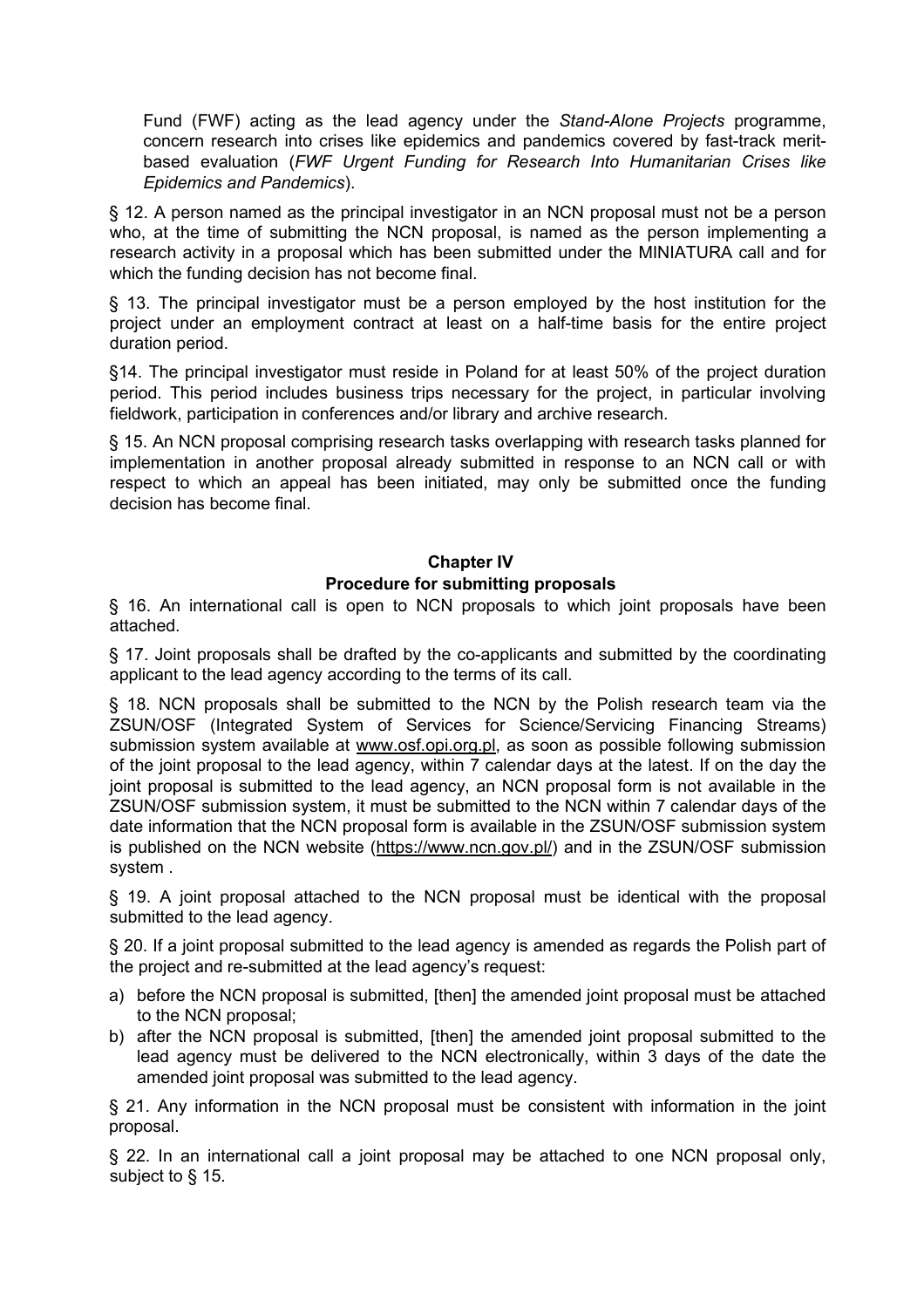§ 23. The NCN accepts only complete NCN proposals that meet the terms set forth in the international call announcement.

# **Chapter V Evaluation of proposals**

<span id="page-4-1"></span><span id="page-4-0"></span>§ 24. Proposals submitted to an international call shall be subject to an eligibility check carried out by the NCN and the partner institutions, and to merit-based evaluation carried out by the lead agency, subject to 37, § 39, § 44 and § 45.

§ 25. Eligibility check of the NCN proposals shall be performed by Scientific Coordinators.

§ 26. An NCN proposal or joint proposal may be rejected for formal reasons also at a later stage of evaluation.

§ 27. The eligibility check of NCN proposals shall comprise:

- 1) verification of NCN proposals for completeness as compared to the terms of the international call announcement;
- 2) verification whether the proposal meets all the terms of the international call announcement;
- 3) verification whether the costs outlined in the NCN proposal and joint proposal comply with the *"Costs in research projects funded by the National Science Centre under international calls carried out as multilateral collaboration pursuant to the Lead Agency Procedure* attached hereto as an annex;
- 4) verification whether the joint proposal attached to the NCN proposal is identical with the joint proposal submitted to the lead agency;
- 5) verification whether information in the joint proposal is consistent with information in the NCN proposal and
- 6) in the case of applicants outside of the public finance sector or applicants that do not receive any institutional core funding for research activity, the analysis of their legal and organisational as well as financial situation in order to assess whether they can provide a sufficient warranty for correct performance of the project; the analysis may, in particular, cover the period in which the applicant has carried out research on a continuous basis, examination of the applicant's assets, including availability of the appropriate research, administrative and office infrastructure and examination of the statutory documents that constitute the basis for the applicant's business. In the case of applicants that are natural persons, the host institution shall be subject to the analysis referred to in the preceding sentence. In the case of applicants that form a group of entities, each member of the group shall have its statutory documents analysed.

§ 28. If a joint proposal submitted to the lead agency is amended and re-submitted at the lead agency's request, the NCN shall re-perform the eligibility check of the NCN proposal, taking into account the amendments introduced to the joint proposal.

§ 29. In the event of any doubt regarding the eligibility check referred to in § 25, the Coordinator may request the Director to refer to an external expert's opinion.

§ 30. If the analysis referred to in § 27 (6) gives rise to any doubts as to whether the applicant, host institution or member of the group of entities can provide a sufficient warranty for correct performance of the project, the proposal may be conditionally subject to merit-based evaluation. If such is the case, the Director shall require that the applicant, host institution or member of the group of entities provide additional explanations concerning their legal and organisational as well as financial situation or submit documents to confirm the same within the prescribed period.

§ 31. The NCN shall provide the lead agency and other partner institutions with information on the outcome of the eligibility check.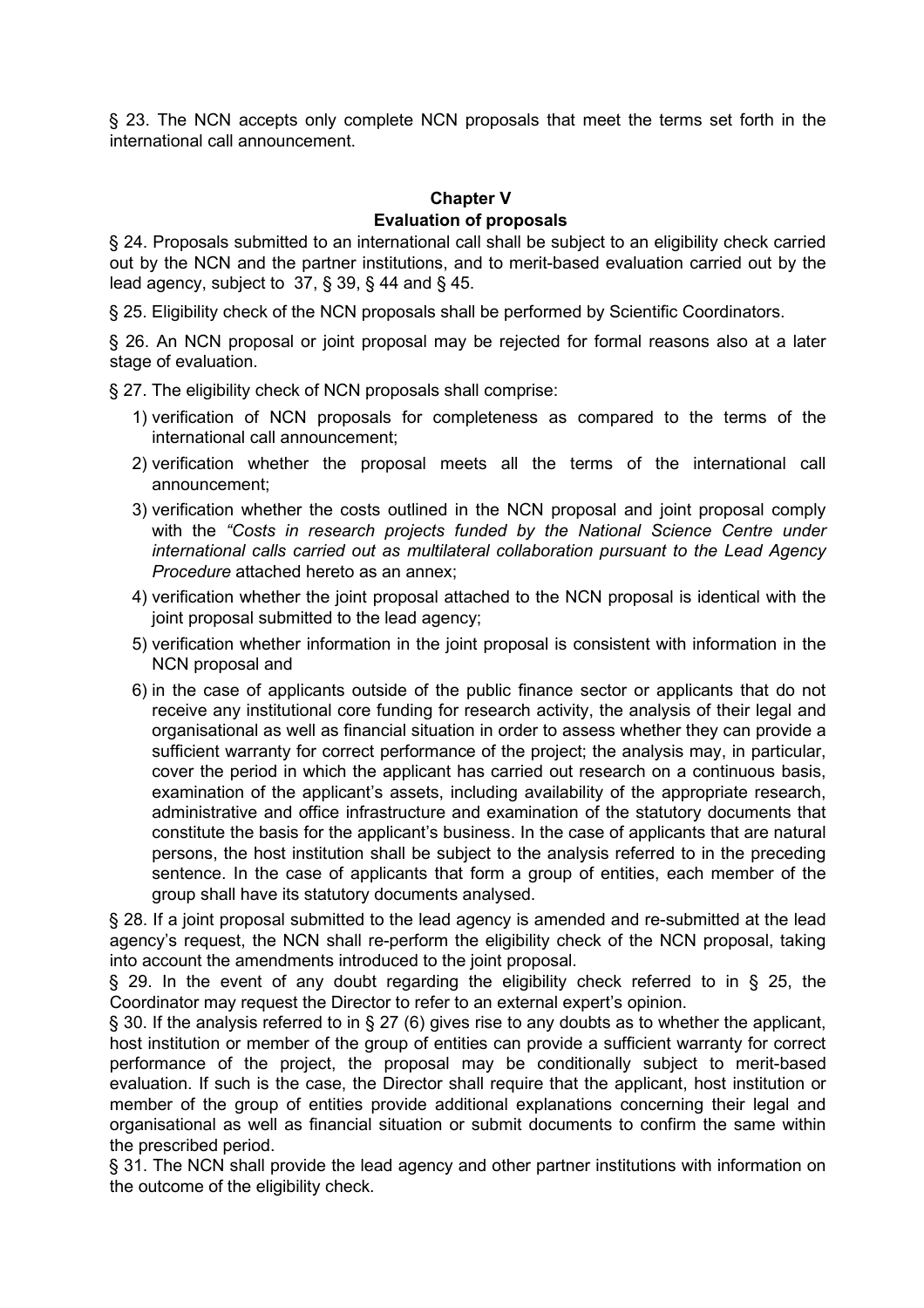§ 32. Only joint proposals approved in the eligibility check by the NCN and other partner institutions shall be subject to merit-based evaluation, subject to § 30.

§ 33. An NCN proposal or joint proposal may also be rejected on formal grounds at a later stage of evaluation, in particular if the deadline referred to in § 30 is not adhered to or the analysis of the explanations or documents does not dispel the doubts as to whether the applicant, host institution or member of the group of entities can provide a sufficient warranty for correct performance of the project.

§ 34. Joint proposals shall be subject to merit-based evaluation.

§ 35. The principles of the merit-based evaluation of joint proposals shall be specified by the lead agency, subject to § 37, § 39, § 44 and § 45.

§ 36. The lead agency shall provide the NCN and other partner institutions with information on the outcome of the merit-based evaluation together with a list of research projects recommended for funding.

§ 37. If following the lead agency's merit-based evaluation of the joint proposal, the NCN continues to have doubts as to the rationale of the costs planned for the Polish part of the research project specified in the joint proposal as regards the subject and scope of research, the NCN shall, pursuant to Article 30 (1) of the NCN Act, perform a merit-based evaluation in this respect of NCN proposals recommended for funding by the lead agency.

§ 38. If the costs planned for the Polish part of the research project are deemed unjustified as regards the subject and scope of research following the merit-based evaluation by the lead agency and/or the NCN, the NCN may refuse to award funding or award less funding then planned in the NCN proposal.

§ 39. If following the lead agency's merit-based evaluation of the joint proposal, the NCN continues to have doubts about the ethics issues of the Polish part of the research to be carried out, the NCN shall, pursuant to Article 30 (1) of the NCN Act, perform a merit-based evaluation in this respect of NCN proposals recommended for funding by the lead agency.

§ 40. The principal investigator of the Polish research team shall apply the recommendations on the ethics issues resulting from the merit-based evaluation performed by the NCN pursuant to § 39.

§ 41. The ranking list of the research projects recommended for funding shall be approved by the Director.

§ 42. In international calls, funds shall be awarded to Polish research teams only for research projects in the event that the partner institutions award funds to the co-applicants.

§ 43. If a partner institution recommends for funding research projects evaluated in various groups of disciplines and on various ranking lists, and the total funds planned for Polish research teams exceed the available funds designated for research tasks to be financed by the NCN, the order of the funded projects shall be established according to the ratio obtained by dividing the project's position (number) on the ranking list by the total number of all proposals recommended for funding from that list, and

- a) where the ratio is identical for two or more projects, the order shall be established according to their position (number) on the ranking list;
- b) where the ratio referred to in § 43 (a) is identical for two or more projects, the order shall be established according to the number of points allocated to the projects in the course of merit-based evaluation performed by the lead agency, provided that the lead agency allocates points.

§ 44. If the projects cannot be conclusively ranked using the ratio referred to in § 43, they shall be subject to an additional merit-based evaluation at the NCN performed by the Experts appointed by the Director pursuant to Article 11 (11) of the NCN Act.

§ 45. If the lead agency recommends the research projects for funding without ranking them according to quality, and the total funds planned for the Polish research teams exceed the available funds designated for research tasks to be financed by the NCN, they shall be subject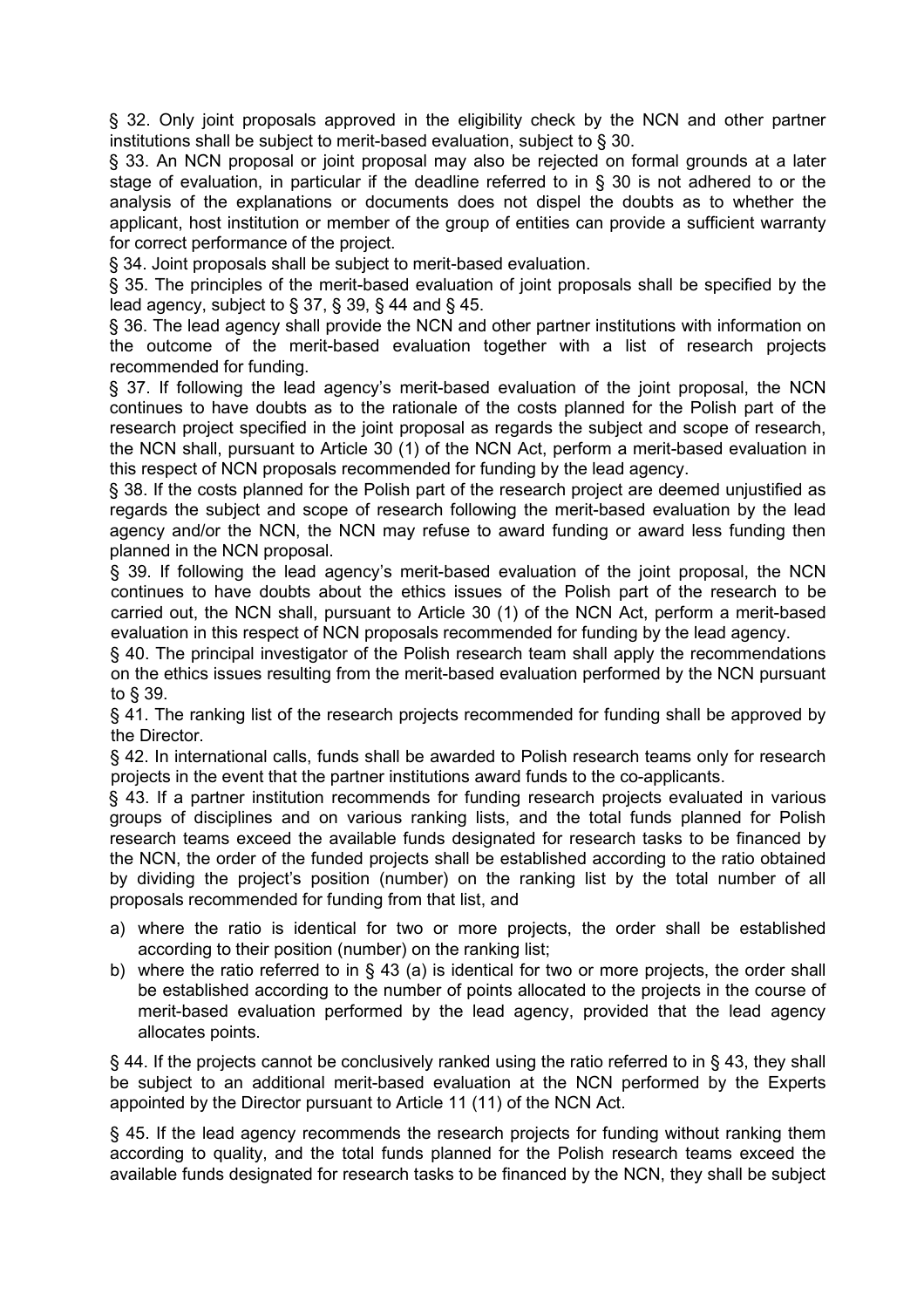to an additional merit-based evaluation at the NCN performed by the Experts appointed by the Director pursuant to Article 11 (11) of the NCN Act, as a result of which the projects shall be ranked according to quality.

§ 46. The Director may decide to award funding for research projects which are partially within the limit of resources designated for research tasks financed by the NCN under an international call.

§ 47. In well-justified cases, the Director may, regardless of any doubts arising from the analysis referred to in §27 (6), approve the ranking list and impose an obligation on the applicant, host institution or leader of the group of entities laid down in Article 33 (1) of the NCN Act, to establish a sufficient warranty for correct performance of the project (e.g. promissory note, bank guarantee).

§ 48. The funding decision shall be taken by the Director.

§ 49. In the event of a breach of the call procedure or other formal infringements related to actions performed by the NCN, the applicant may lodge an appeal against the decision of the NCN Director with the Committee of Appeals of the NCN Council within 14 days of the date the decision is served. The Committee of Appeals of the NCN Council shall decide on the appeal within 3 months of the date on which the appeal was lodged.

§ 50. If the appeal is deemed legitimate by the Committee of Appeals of the NCN Council, the funding decision concerning the research project carried out by the Polish research team shall be issued provided that the other partner institutions award funds for the project to the coapplicants. The funding decision shall have no legal or financial consequences to the other applicants whose proposals have been qualified for funding, even if the amount of funds available for the call has already been used.

§ 51. Appeals relating to proceedings that have been carried out in the other partner institutions shall be lodged in compliance with the rules set forth by such other partner institutions.

> Prof. Dr hab. Małgorzata Kossowska President of the Council of the National Science Centre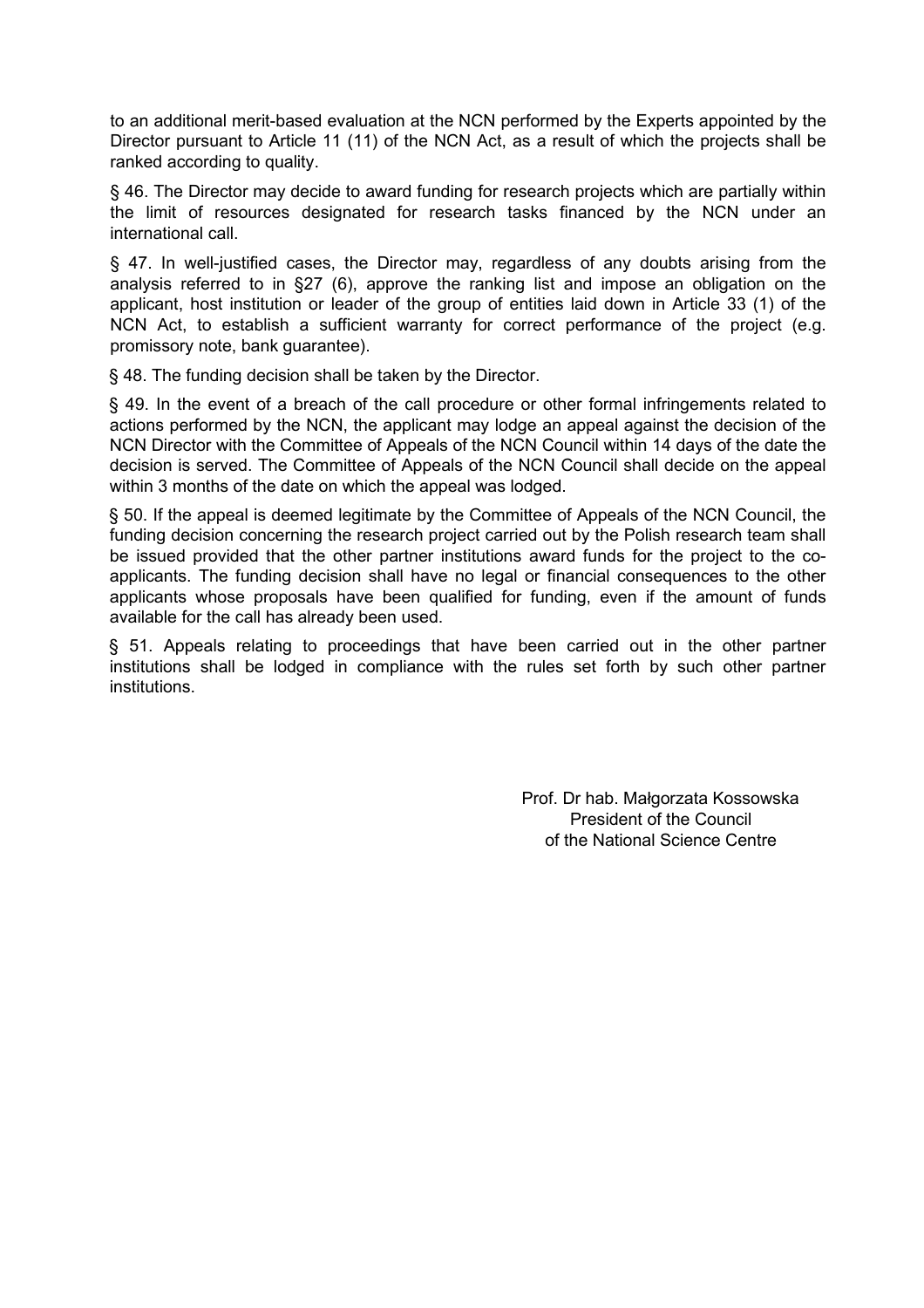Annex to Regulations on awarding funding for research tasks funded by the National Science Centre under international calls carried outs as multilateral collaboration pursuant to the Lead Agency Procedure, as laid down in NCN Council Resolution No 133/2020 of 11 December 2020

### <span id="page-7-0"></span>**COSTS IN RESEARCH PROJECTS FUNDED BY THE NATIONAL SCIENCE CENTRE UNDER INTERNATIONAL CALLS CARRIED OUT AS MULTILATERAL COLLABORATION PURSUANT TO THE LEAD AGENCY PROCEDURE**[2](#page-7-1)

Drawing up a breakdown of costs of a research project is one of the crucial stages of its planning. When drawing up the breakdown of costs, emphasis should be put on determining the required resources and exact estimation of expenses.

The breakdown of costs must be well justified with regard to the subject and scope of the research, based on real calculations and itemize expenses to be covered from the NCN resources (so-called eligible costs) in individual years of the project's implementation.

**ELIGIBLE COSTS** are expenditures eligible for funding from NCN resources as long as they fulfil all of the following requirements:

- 1) are critical to the completion of the project,
- 2) have been incurred in the period of eligibility, i.e. from the day on which the decision of the NCN Director to grant funding becomes legally binding until the final date of the research project's implementation,
- 3) are advisable and frugal,
- 4) may be identified and verified and
- 5) conforming with all rules and regulations, including the rules and regulations of the host institution and the rules and regulations of the NCN, including the rules set forth herein.

The following shall not be deemed eligible costs:

- 1) costs of consultations and visits of collaborators from foreign research institutions that receive parallel funding of the research project from partner institutions;
- 2) provisions for future liabilities, debt interest and other debt servicing expenses, interest and other amounts due on account of late payments, contractual penalties, fines, penalties and expenses to cover the costs of litigation,
- 3) VAT if the host institution is entitled to reclaim VAT,
- 4) fees for pre-publishing reviews,
- 5) leasing of research equipment and
- 6) cost of publication of monographs<sup>[3](#page-7-2)</sup> resulting from research projects until positively reviewed in the NCN review process; and
- 7) Article Publishing Charges in hybrid journals, as defined in the Open Access Policy of the NCN .

The eligibility of costs is checked during the proposal evaluation, evaluation of the annual report, evaluation of the final report and during the project control and external audit.

<span id="page-7-1"></span><sup>&</sup>lt;sup>2</sup> The costs of the research project carried out by the Polish research team and calculation thereof in the project budget in ZSUN/OSF submission system quoted in PLN must be consistent with the costs and calculations in the budget laid down in the joint proposal and quoted in the foreign currency. The project costs in the joint proposal must be calculated based on the exchange rate specified in the international call announcement. The project costs in ZSUN/OSF and in the joint proposal must be rounded down to total values.

<span id="page-7-2"></span> $3$  As defined in §10 of the Regulation on evaluation of the quality of research activity issued by the Minister of Science and Higher Education on 22 February 2019 (Journal of Laws of 2019, item 392).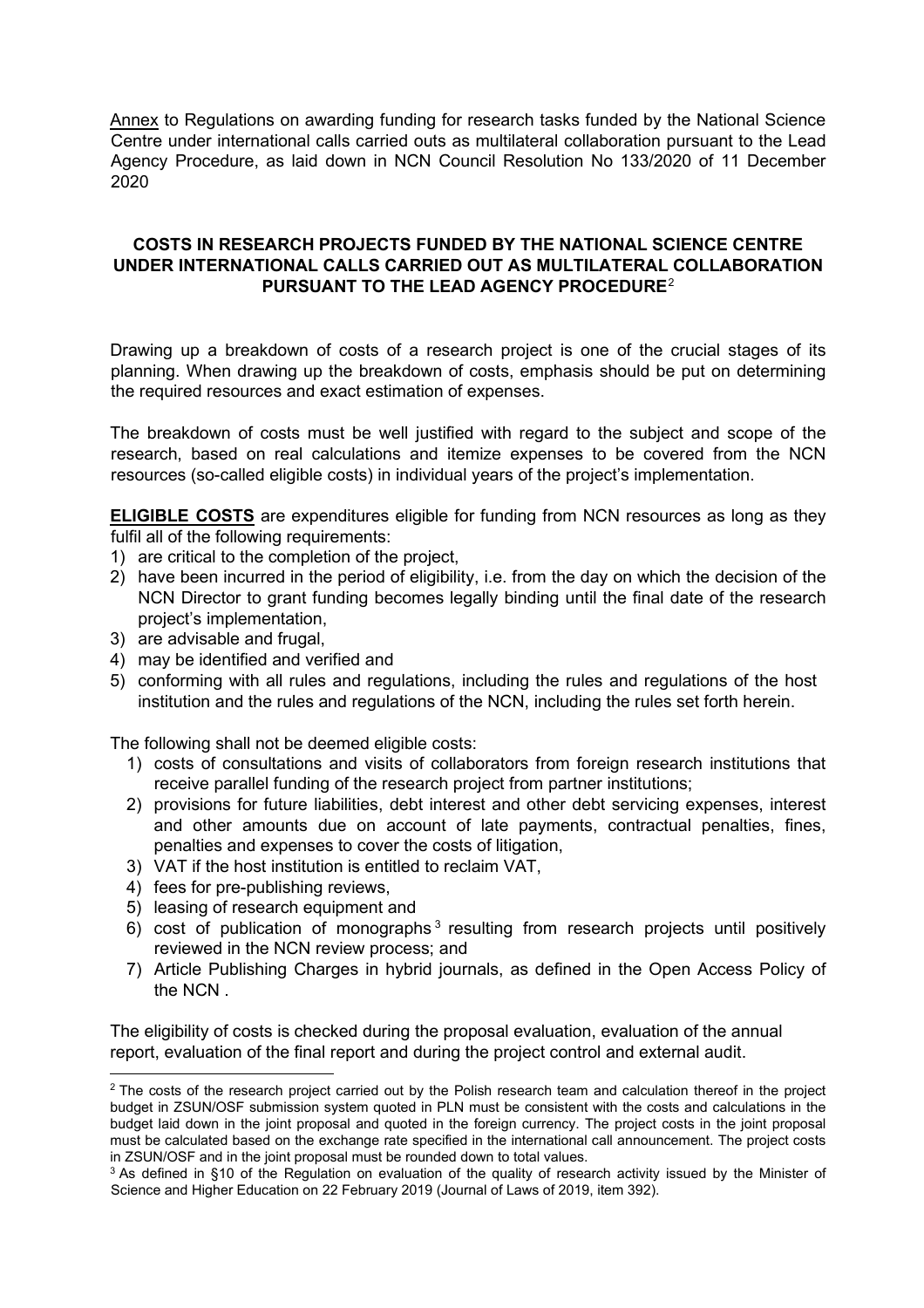Eligible costs are subdivided into direct and indirect costs.

<span id="page-8-0"></span>**1. Indirect costs** are costs that are related indirectly to the research project and essential for it to be implemented.

The maximum amount of indirect costs is 20% of the direct costs.

Additionally, indirect costs of up to 2% of direct costs may be spent on open access to publications and research data.

<span id="page-8-1"></span>**2. Direct costs** are costs directly related to the completion of the research projects and they include:

- − costs of salaries and scholarships,
- − costs of research equipment, devices and software and
- − other direct costs.

The following expenditures may not be financed as direct costs:

- 1) salaries of the administrative and financial staff (e.g. HR services, legal and accounting services, including the outsourcing of accounting services to an accounting office),
- 2) costs of renovation of facilities,
- 3) costs of adapting/upgrading facilities so that they can meet the needs of the research tasks,
- 4) fees and rent for the use of facilities, property taxes, etc.,
- 5) costs of utilities (electricity, heat, gas and water and other industrial fees, transmission fees, sewage disposal, etc.), telecommunications services (telephone, Internet) and postal and courier services, excluding the services referred to in point 2.3.2,
- 6) costs of cleaning, janitorial and security services to facilities,
- 7) costs of non-life insurance,
- 8) handling and administrative fees,
- 9) costs of banking services, including: opening and maintaining a sub-account or separate account for the research project, bank fees,
- 10) costs of external audits,
- 11) costs of organising conferences, workshops, seminars and meetings (with the exception of personnel costs specified in points 2.3.3 and 2.3.4),
- 12) costs of subscriptions (with the exception of the costs of data and access to data referred to in point 2.3.6),
- 13) membership fees paid by the natural persons for participation in organisations, associations, etc.
- 14) costs of proceedings related to conferment of academic degrees/titles and
- 15) cost of publication of scientific articles or cost of open access to research data, with the exception of services referred to in point 2.3.2

All the expenses outlined above in points 1-15 may be covered as indirect costs.

<span id="page-8-2"></span>2.1. Costs of salaries and scholarships - this category covers costs of salaries and nonwage labour costs and costs of scholarships anticipated only for persons employed as members of the research team, i.e. the principal investigator and other investigators.

Budget for salaries and scholarships for members of the research team may include:

- a) full-time remuneration,
- b) additional remuneration,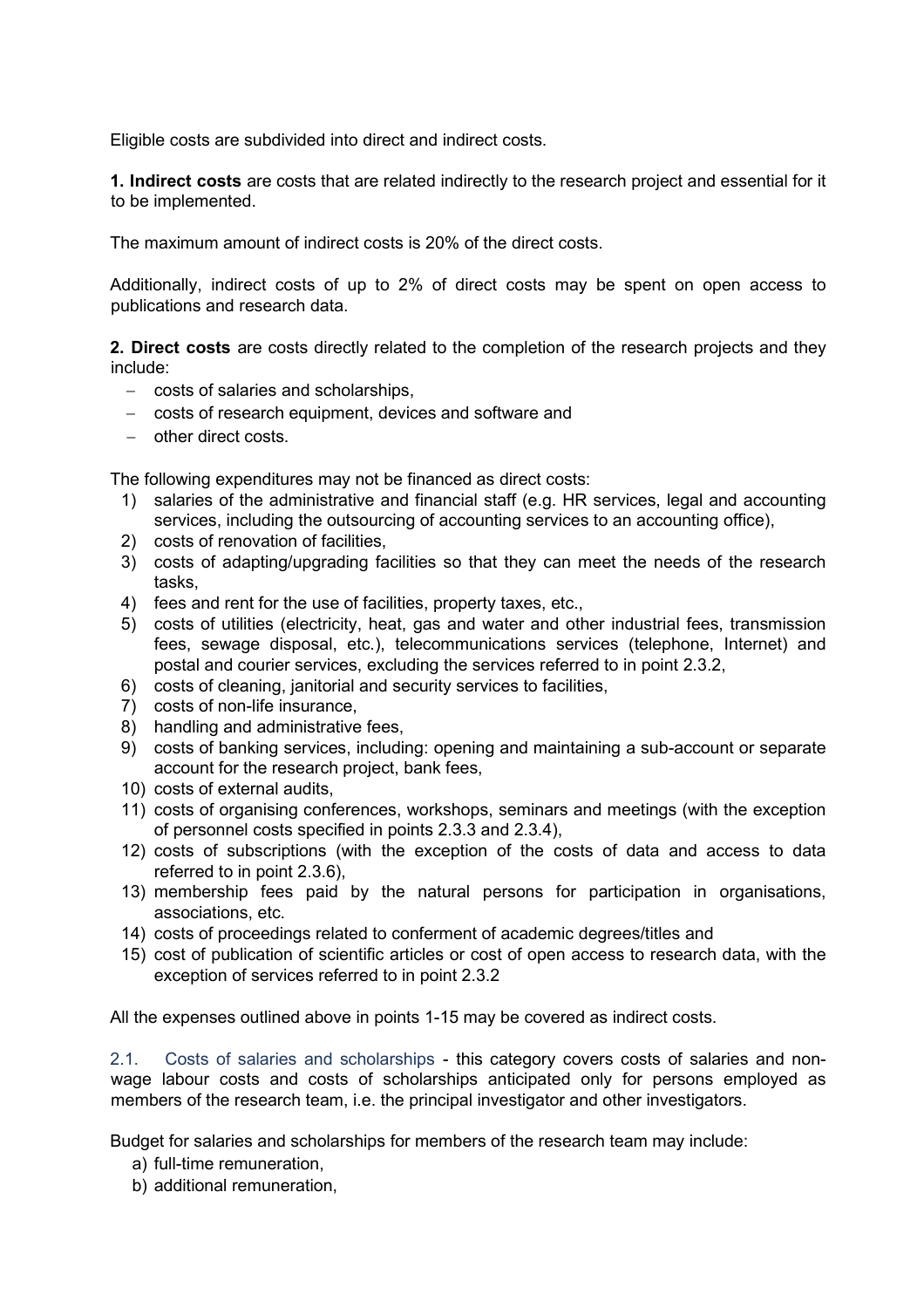c) salaries and scholarships for students and PhD students.

## <span id="page-9-0"></span>**2.1.1. Full-time remuneration**

Full-time remuneration may be planned for employment under full-time employment contracts at the host institution in positions dedicated to perform tasks in the research project for:

- a) the principal investigator;
- b) persons employed as post-docs.

A post-doc type post is a full-time post, scheduled by the project's principal investigator for a person who has been conferred a PhD degree in the year of employment in the project or within 7 years before 1 January of the year of joining the project. This period may be extended by a time of long-term (in excess of 90 days) documented sick leaves or rehabilitation leaves granted on account of being unfit to work. In addition, the period may be extended by the number of months of a child care leave granted pursuant to the Labour Code and in the case of women, by 18 months for every child born or adopted, whichever manner of accounting for career breaks is preferable..

**Full-time remuneration for the project's principal investigator** may be planned under research project funds in the amount of PLN 150,000 per annum, provided that in the period of receiving remuneration the project's principal investigator will be meeting all of the following conditions:

- a) they will be receiving no other remuneration granted under the heading of direct costs in research projects funded by the NCN;
- b) they will be receiving no remuneration from another employer pursuant to an employment contract, including an employer with registered office outside of Poland;
- c) they will not be receiving pension from the social security system.

Full-time remuneration for the principal investigator may be planned for a period shorter than the duration of the research project reduced in proportion to the period for which it is planned.

**Full-time remuneration for a post-doc type post** may be planned under research project funds in the amount of PLN 120,000 per annum provided that in that period the person to be employed at the post meets all of the following conditions:

- a)they are selected by means of open competition procedure, carried out by a recruitment committee appointed by the head of the project's host entity, composed of the project's principal investigator as its chair and at least two other persons appointed by the principal investigator, who have necessary scientific or professional qualifications. The assessment of the candidates is carried out pursuant to the criteria outlined in the call announcement and the results are made public by posting on the website of the project's host institution;
- b)they did not have the principal investigator as their research supervisor or auxiliary supervisor of their PhD dissertation for a PhD degree;
- c) their PhD degree has been awarded by another institution than the one planned to employ them at this post or they have completed a continuous and evidenced postdoctoral fellowship of at least 10 months in another institution than the host institution for the project and in another country than the one in which they have been conferred a PhD degree;
- d)they will be employed for a period of at least 6 months;
- e) at the time of receiving remuneration, they will not be receiving any other remuneration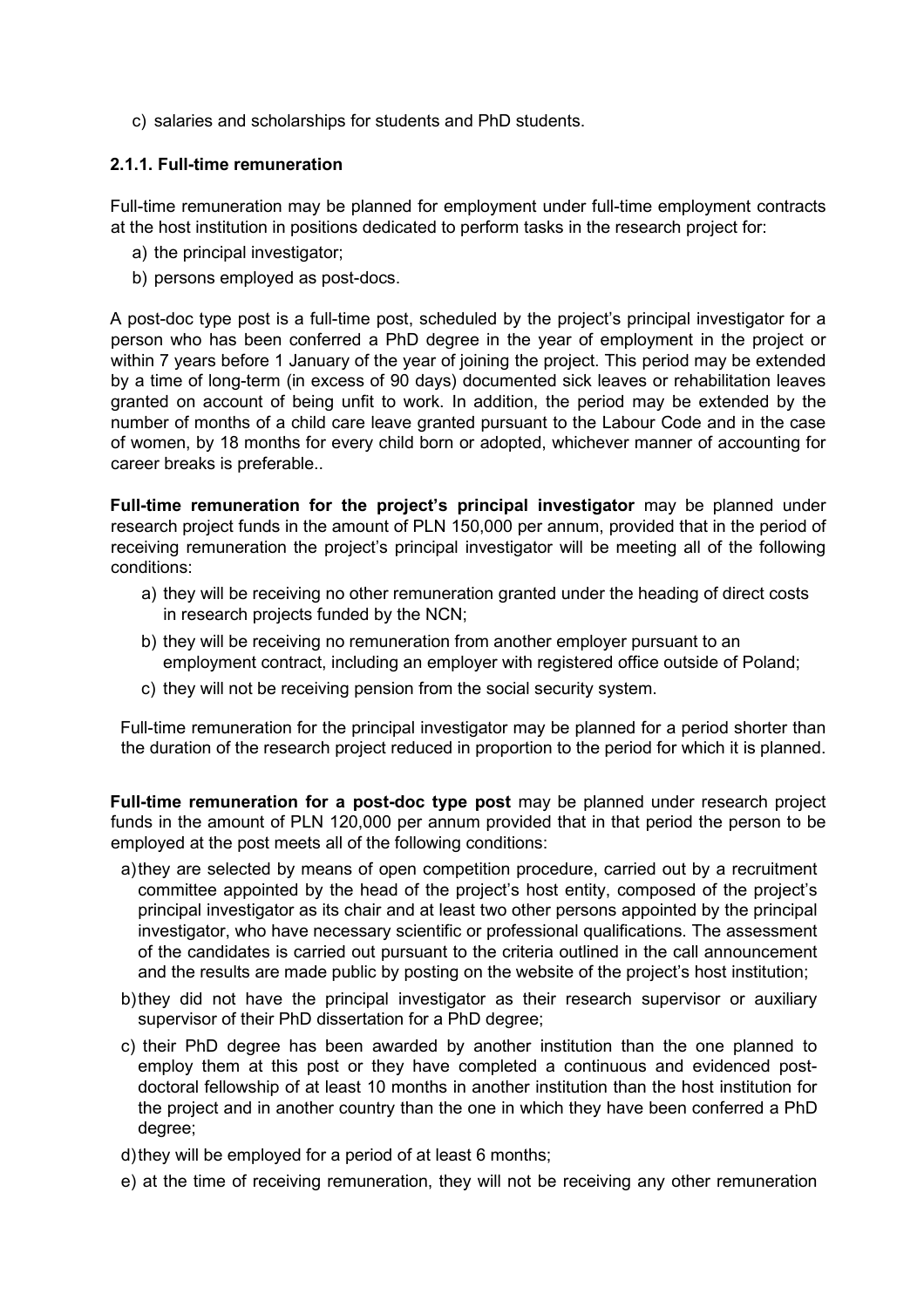paid from the funds granted to research projects under NCN calls under the heading of direct costs;

f) in the period of receiving the remuneration they will be receiving no remuneration from another employer pursuant to an employment contract, including an employer with registered office outside of Poland.

Full-time remuneration for a person at a post-doc type post may be planned for a period shorter than the duration of the research project reduced in proportion to the period for which it is planned.

The amount of remuneration can be increased where justified by the specific circumstances set forth in the proposal. The reasons for an increased remuneration shall be subject to the evaluation by the lead agency.

It is possible to employ persons in post-doc type posts under international calls, provided that the total employment period of all such persons does not exceed twice the time of the planned project duration.

## <span id="page-10-0"></span>**2.1.2. Additional remuneration**[4](#page-10-1) :

Additional remuneration may be planned for members of the research team to be employed pursuant to full- or part-time employment contracts as well as pursuant to civil law contracts. Additional remuneration cannot be used for salaries for students and/or PhD students.

Research team members remunerated pursuant to an employment contract by a host institution may receive additional remuneration only in a form other than pursuant to a civil law contract.

The budget for additional remuneration shall be calculated in such a way as to exclude persons employed under the budget for full-time salaries and budget for salaries and scholarships for students and PhD students (if applicable in the international call) from the research team.

The number of persons calculated as such shall be the basis for the calculation of the maximum budget for additional remuneration in a given research project. The maximum budget for additional remuneration planned for the principal investigator may not be increased once the project has entered the stage of implementation.

In the international call, the budget for additional remuneration per each month of the project's implementation for all investigators shall be up to:

- a) when the principal investigator does not plan to be employed under full-time remuneration:
	- − PLN 3,000 for one person;
	- − PLN 4,500 for two persons, of which up to PLN 3,000 for the principal investigator;
	- − PLN 5,500 for three or more persons, of which up to PLN 3,000 for the principal investigator.
- b) when the principal investigator plans to be employed under the full-time remuneration:
	- − PLN 1,500 for one person;

<span id="page-10-1"></span><sup>4</sup> The employment paid for from the pool allocated for additional remuneration is not subject to restrictions set forth in point 2.1.1.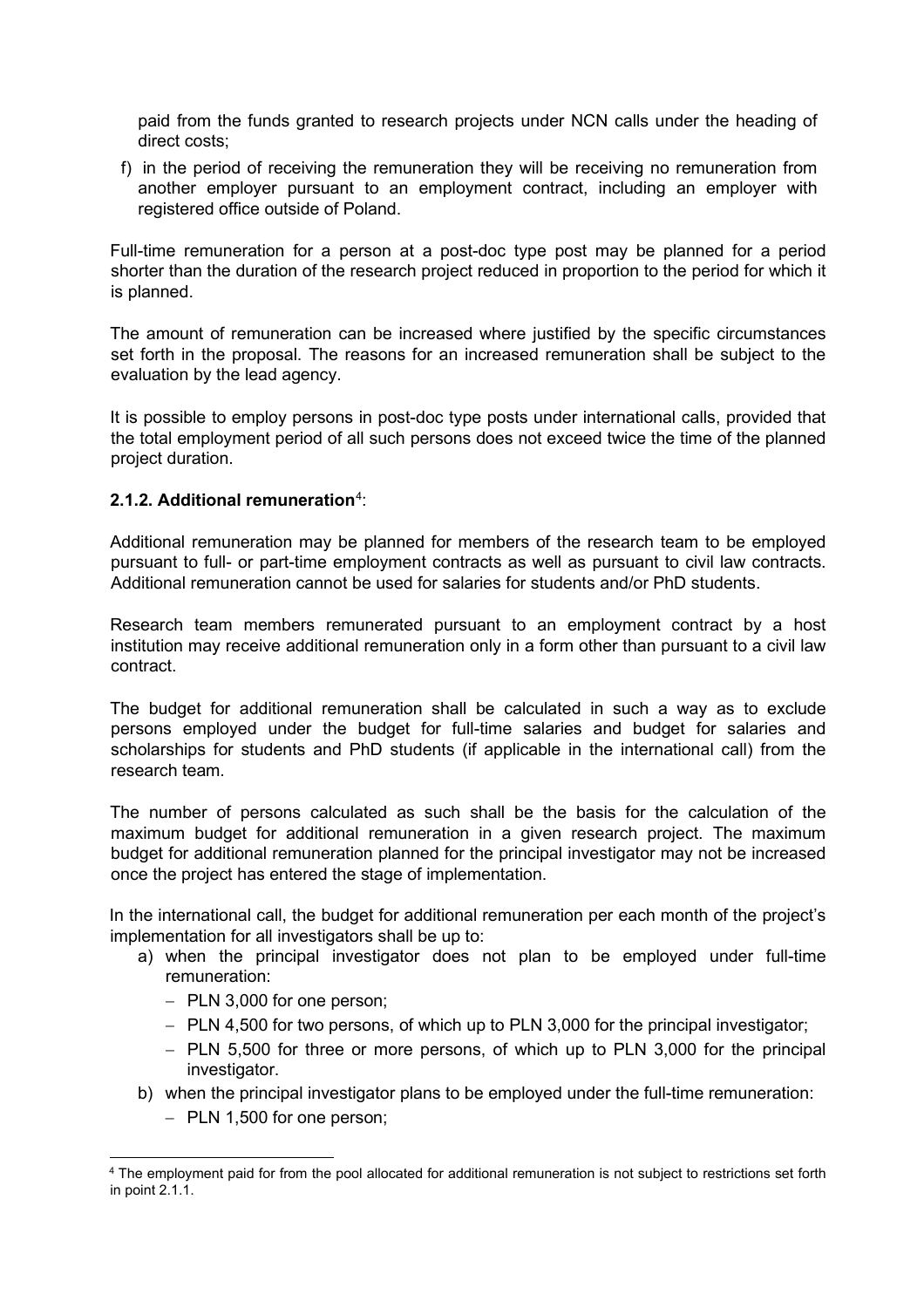− PLN 2,500 for two or more persons.

#### <span id="page-11-0"></span>**2.1.3. Salaries and scholarships for students[5](#page-11-2) and PhD students** [6](#page-11-3)

This category covers the costs of salaries and non-wage labour costs as well as costs of scholarships planned only for students and PhD students to be involved in the completion of the tasks in the project.

The budget for salaries and scholarships for students and PhD students per each month of the project's implementation shall be up to PLN 10,000.

From the budget for salaries and scholarships for students and PhD students, it is possible to plan funds for:

- a) NCN scholarships for students and PhD students,
- b) doctoral scholarships,
- c) salaries for students and PhD students.

Funding in the budget for salaries and scholarships for students and PhD students may be planned for a given person in any form listed under letters a) –c).

The total amount of salaries and scholarships financed from the NCN resources and intended for students and PhD students in one or more research projects funded by the NCN cannot exceed PLN 5,000 per month. This amount shall not include doctoral scholarships funded under the ETIUDA call nor the remuneration for the principal investigator under the PRELUDIUM call.

**NCN scholarships for students and PhD students** may be planned, provided that they are awarded pursuant to the *Regulations on awarding scholarships in NCN-funded research projects* set forth by the NCN Council.

**Doctoral scholarships** may be planned provided that the PhD students meet the requirements set forth in the Act on Higher Education and Science of 20 July 2018, which entitle them to receive doctoral scholarships throughout the performance period of the tasks planned in the project.

**Salaries for students and PhD students** may be planned for employment under full-time or part-time employment contracts or civil law contracts for the completion of tasks in a research project. Students and PhD students employed under employment contracts in the host institution for the project may not be paid remuneration under a civil law contract.

<span id="page-11-1"></span>**2.2. Costs of research equipment, devices and software**– this category covers the costs of purchase or construction of research equipment, other devices and software crucial to research.

Project funds may not be used to finance or co-finance the purchase or construction of research equipment and IT infrastructure with a value in excess of PLN 500,000 per unit.

<span id="page-11-2"></span><sup>5</sup> Students of first or second-cycle degree programme or uniform Master's studies at universities in Poland.

<span id="page-11-3"></span><sup>6</sup> Participants in PhD programmes pursuant to the Act on Higher Education of 27 July 2005 or PhD students at doctoral schools pursuant to the Act on Higher Education and Science of 20 July 2018.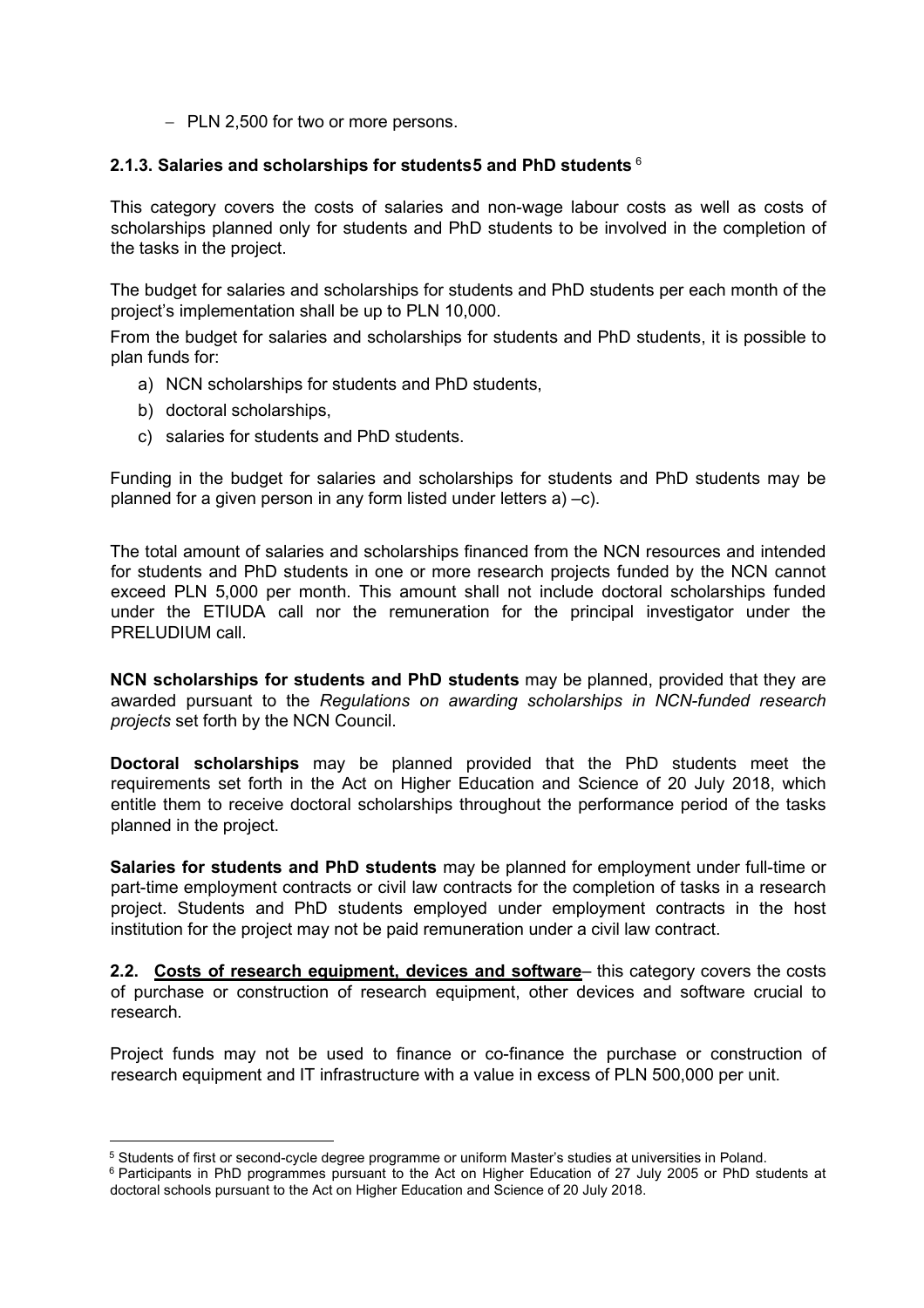*Research equipment* (*as defined by the Central Statistical Office*) shall mean a set(s) of testing, measurement or laboratory apparatus of limited application and high technical parameters (usually several orders of magnitude higher than typical apparatus used for production or exploitation purposes) which in accordance with the accounting policy of the host institution constitutes the host institution's fixed assets.

**Other devices** – other devices outside the scope of the definition of research equipment which in accordance with the accounting policy of the host institution constitute the host institution's fixed assets.

**Software** – software purchased to meet the requirements of the research project which in accordance with the accounting policy of the host institution constitutes the host institution's intangible assets.

In the event of research equipment, devices and software constituting fixed assets or intangible assets subject to depreciation pursuant to the Accounting Act of 29 September 1994, eligible costs shall include the purchase price or construction costs of fixed assets or intangible assets within the meaning of the Act, including the total costs incurred by the host institution for the project by the day they of taking them into use, taking into account different criteria of eligibility of state aid.

<span id="page-12-0"></span>**2.3 Other direct costs** – this category covers costs not classified as "Costs of salaries and scholarships" or "Costs of research equipment, devices and software".

**2.3.1. Materials and small equipment** – costs of purchasing materials and consumables for direct use over the course of the project, including:

- − raw-materials, semi-finished products, reagents,
- − office supplies, stationery,
- − small laboratory equipment, IT hardware and small office devices (e.g. computers, software licence and development costs, printers, scanners, monitors, copiers) and other devices, as long as pursuant to the accounting policy of the host institution they are not classified as fixed assets or intangible assets.

**2.3.2. Outsourcing** – this category covers costs of services rendered by third parties (institutions and individuals with a business activity), including:

- − costs of purchasing research services (laboratory analyses, statistical repots, surveys, etc.),
- − costs of purchasing other specialist services necessary for due completion of the research (proofreading, editing, graphics, consulting, monitoring, etc.),
- − costs of postal, courier and transport services directly related to the completion of a given research task,
- − costs of manuscript translation and editing and
- − costs of premises rental, catering, etc., as necessary for the completion of the research tasks that include subjects/respondents.

Recipients of salaries or scholarships funded by the NCN in the project may not be involved in research tasks as subcontractors directly or indirectly (via institutions that employ them).

**2.3.3. Business trips** – costs of business trips of research team members, including:

− costs of participation in seminars/conferences related to the subject of the project,